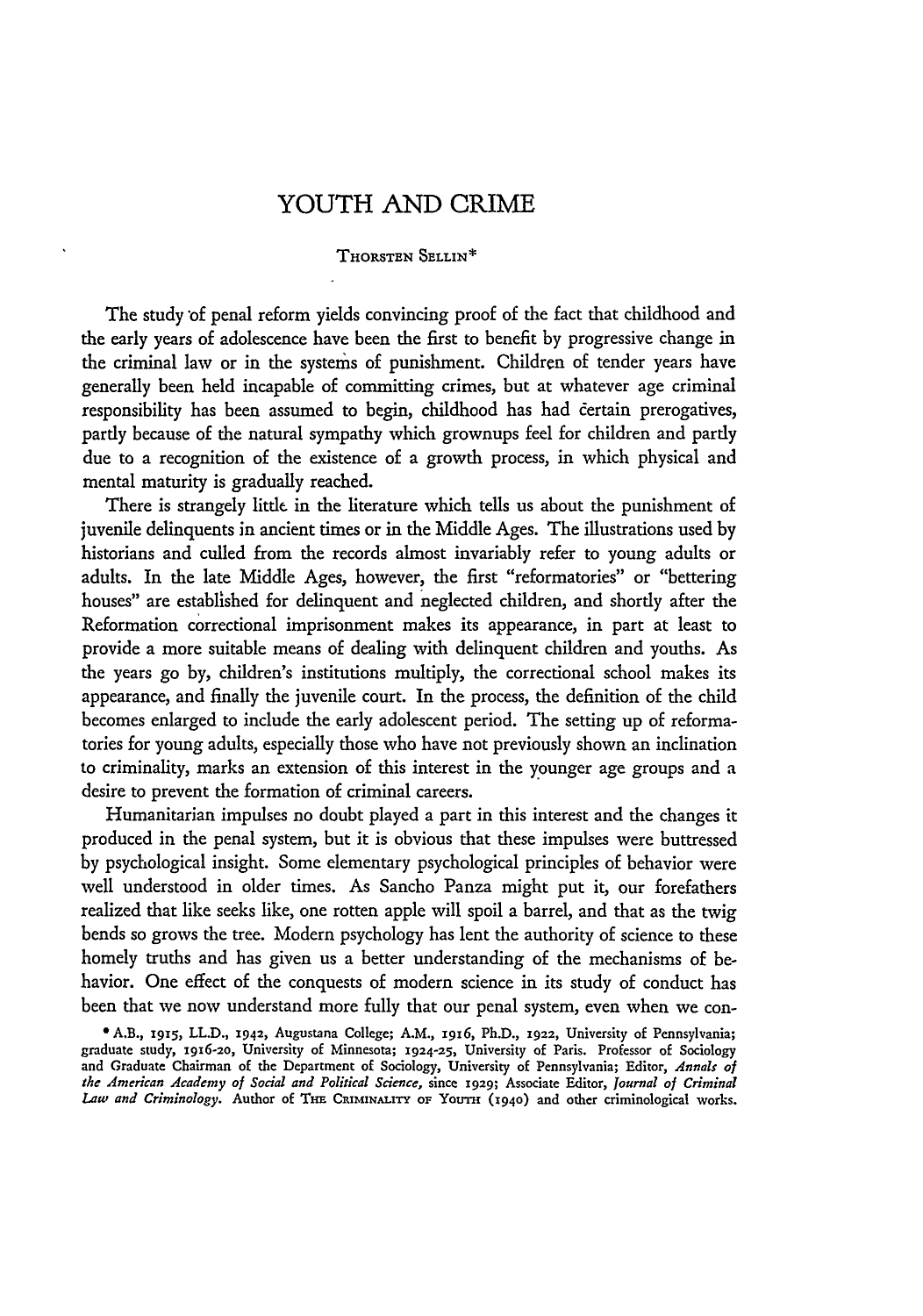sider the great reforms made therein, still largely rests on a philosophy of correction which no longer is acceptable to the student of human behavior, having failed to adapt itself fully to the knowledge acquired in the fields of psychology, psychiatry, and sociology.

Today there is no possible disagreement on one principle, namely, that delinquency or crime should be prevented, if possible, and that, if it cannot be prevented, it should be attacked when its first manifestations occur in a person, in order that recurrence be prevented. It is when we come to discuss the methods for achieving these ends that the disagreements may arise. There may also be some doubts concerning the focal points of attack. When the American Law Institute began its work in drafting the Youth Correction Authority Act, it did so because it was felt that, while the juvenile court movement had wisely recognized the urgent necessity for setting up new treatment devices for the youngest age groups on principles new to the legislator and in a sense outside the province of the criminal law, no such advances have been made in dealing with the "youth group," that is, the group under the age of majority, but above the traditional juvenile court age of jurisdiction.

It is not my purpose to anticipate here the arguments for and against the act drafted by the Institute or to defend its underlying assumptions. My task is fortunately much simpler and restricted, namely, that of showing what role the youth group plays in criminality, the importance of recidivism in this group, and, finally, the effect of the war on youthful crime. All but the last question has been discussed at some length elsewhere<sup>1</sup> and in subsequent pages, therefore, a summary of such findings will be given, occasionally supplemented by more recent data.<sup>14</sup>

## *The Role of the Youth Group in Criminality*

Without elaborating on the technical difficulties involved in arriving at conclusions based on statistical data, our criminal statistics being notoriously weak in many respects, certain conclusions may be drawn from an analysis of the information scattered in the reports of official agencies.

**i.** First of all, it is evident that the youth group does *not* violate laws in general to the same proportionate extent that do some older age groups. The i6- to 2o-year-olds inclusive-and for purposes of comparison this is the group we are interested incomprises about **13%** of the population above 15 years of age. Yet, it is rare to find more than seven or eight per cent of those arrested by the police of our municipalities in this age group, *i.e.,* if we include in these arrests all violations of the criminal law and traffic violations.

2. On the other hand, when we limit our view to the serious misdemeanors and to felonies, the picture changes. In crimes against property, the youth group shows

**<sup>1</sup>SELLN, THE CRIMINALrrY** OF **Yotrr-H** (Am. L. Inst., **1940; pp. Ix6,** including **45** statistical tables). Unless otherwise indicated, the data cited in this article may be **found** in this monograph.

**<sup>&</sup>quot;** Since the receipt **of Dr.** Sellin's manuscript, a survey **of** youth offenders **in** the California courts has been **largely** completed, **and** data from this survey have been presented in an appendix to **Holton,** *The Youth Correction Authority in Action: The California Experience, infra* **at p. 663.** *ED.*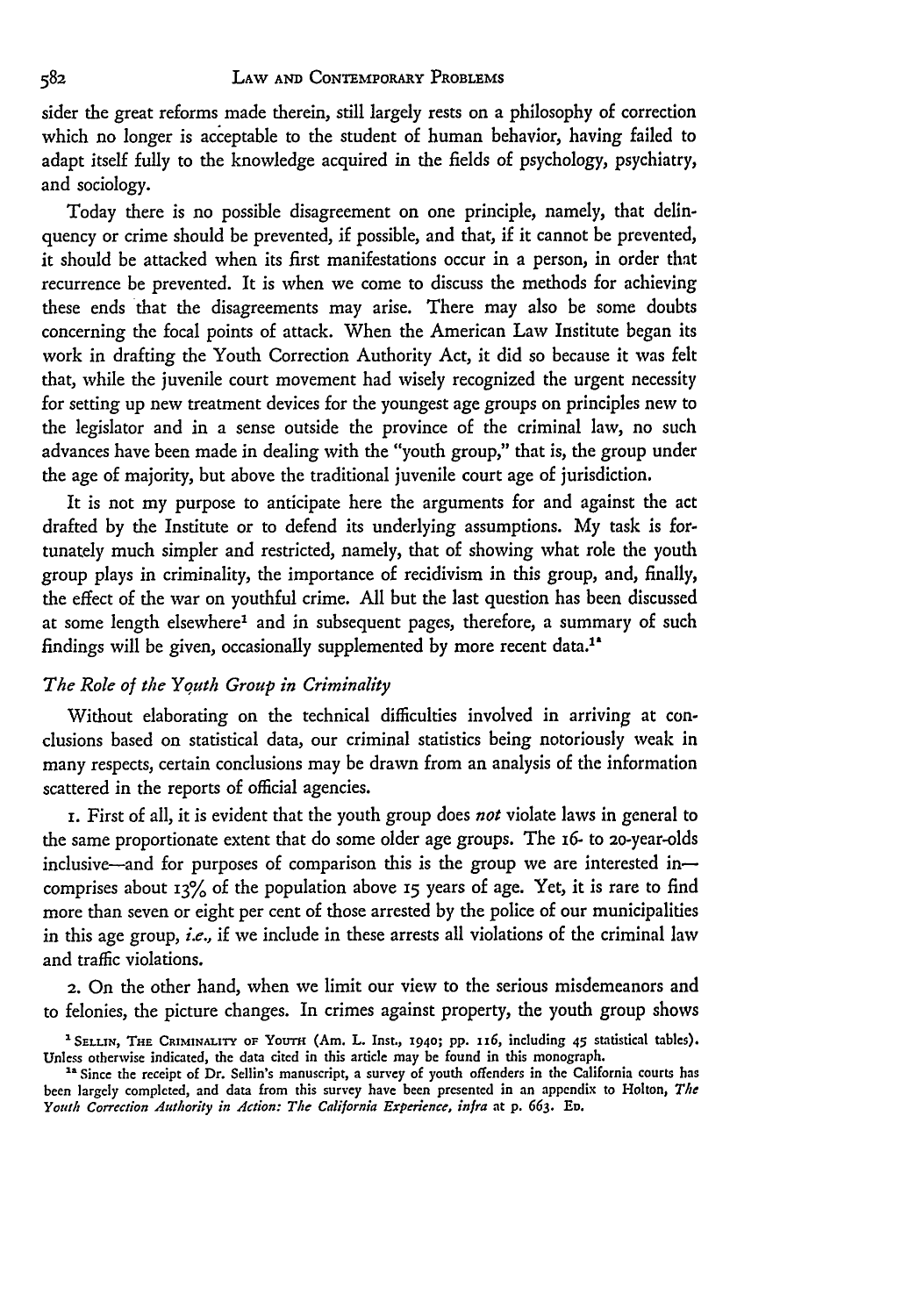higher ratios than any other group. The highest burglary and larceny rates fall in this group. For instance, the youth group commit proportionally twice as many burglaries as the people between **25** and **30** years of age and almost **30** times as many as those of people over **50.** They commit twice as many ordinary thefts as do persons between 35 and **40,** nd nearly nine times as many as those of over **50** years of age. In auto thefts they predominate to such an extent that they nearly triple the rate of the **25-** to 29-year-olds and exceed those above **50** more than **125** times.

3. The three crimes mentioned represent the specialties of the youth group. Three out of every four more serious crimes committed by youths are either burglaries or some form of larceny. This means that offenses of violence against persons, sex offenses, and other serious crimes do not figure heavily in the criminality of youth, comparatively speaking. As we examine older age groups we find that the property crimes, while their incidence may still be high, tend to become less and less important. They make up only one out of three serious crimes committed by those above **5o** years of age.

4. Although in all serious offenses taken together the i9-year-olds show somewhat higher rates than any other single year age group within the youth bracket, the i8-year-olds have the highest rates for the property crimes mentioned above. Here we are faced with a dilemma. Since our best data are drawn from fingerprint statistics, it is quite possible that we are getting a distorted view of our problem and that the highest crime rates actually fall in the earlier years of the youth group or even within the late juvenile years. That this possibility exists may be realized when we discover that in England and Wales, where more complete statistics are available, the highest rates for indictable offenses in general were found in the i4-15-year age group for each year in the period **193i-36** and in the group under **14** in **1937** and 1938. Recent studies in Sweden found the highest theft rates to lie in the 16-year group.<sup>2</sup>

Enough has been said to show the very great importance of the criminality of youth. It must be remembered that property crimes make up the vast majority of all serious offenses. When we consider that half of the automobile thieves, and a third or more of the robbers, burglars, and other thieves fall in the youth group, it is evident that here is an age period which for some reason presents moral problems of extraordinary seriousness. It may be argued that these facts show that we have not yet succeeded in attacking effectively the problems of childhood conduct and that we must devote increasing effort to the prevention of juvenile delinquency and the arresting of delinquency in its incipient stages. That may be so, but we shall note presently that most of those who commit crimes during their youth have had no previous record of overt conflict with the law, which means that many of them have never been dealt with by juvenile courts and that the opportunity to apply carefully planned and executed remedial treatment did not present itself until the juvenile court age had passed.

**2 SOCIAL ARSBOK, 1941, p. 50.**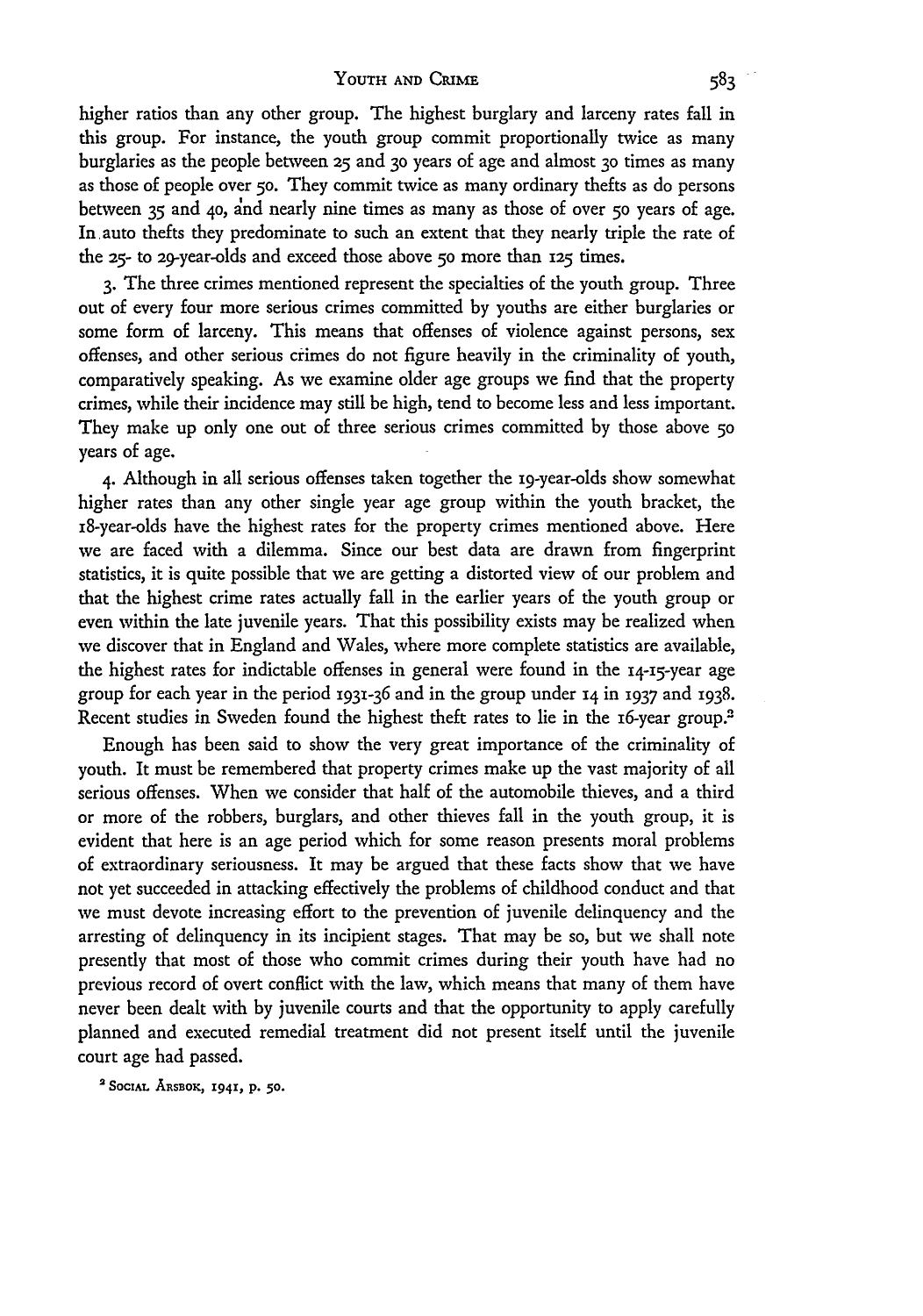### *The Recidivist* of *Youth Age*

If it is difficult to secure adequate data concerning the incidence of crime at different age levels it is almost impossible to find usable data on recidivism at different ages. But the few sources of information available all point in the same direction, at least.

**i.** An interesting study made a few years ago by Harry M. Shulman for the New York State Crime Commission showed that in New York City in x929, male youths arraigned were *without any previous known record* in the following proportions: property crimes, 69%; property crimes involving the person, 57%; assault, 79%; sex offenses, 81%; civic offenses, 66%; and, non-negligent homicide, 55%. Mr. Shulman stated: "The importance of these findings is that we are apparently not dealing in New York City with a small group of repeated serious offenders, but that each year brings to our courts a substantial new group of offenders; whether the major group of the offenders of the previous year ceased criminal conduct or whether they merely avoided being caught is a matter for conjecture."

**2.** In Germany during the same year, 1929, only **22.3%** of the youths of i6-20 convicted had ever been punished previously.

3. In a recent study of criminality in three large Swedish cities and the surrounding rural areas, it was found that, among criminals by violence convicted in 1930-39, 19% of the 15-17-year group were recidivists; 24% of the 18-20-year group; and 32% of the 2i-24-year-olds. The corresponding figures for thieves were **x6,** 31, and *39%.4*

These facts are but straws in the wind. Together with other scattered data pointing in die same direction, they justify the tentative conclusion that the youth group by and large contains a sufficiently high proportion of "first offenders" to justify the most serious efforts of the legislator and the penologist. We may all have our doubts of the wisdom of expending great energy and large amounts of public funds on the confirmed offender, but in the youth group we find the embryo criminal in an amazingly large proportion. Here certainly is a focal point of attack on the crime problem, a sector, so to speak, where a break-through will probably yield large gains.

We know some other things from statistics of recidivism which should give the thoughtful citizen something to worry about.

**i.** There is no doubt that punishment itself increases the likelihood of recidivism. Whether this is due to the fact that conventional punishments are not of a kind which cures, or the result of the social ostracism of the punished, no one knows. Perhaps it is *a* little bit of each, but the fact remains, if we are to believe the most careful and elaborate data available on this question from Germany a generation ago,<sup>5</sup> that if a person has been once convicted, there is one chance out of five that he will again be convicted in the next ten years. But this probability of reconviction for crime rises to **50%6** if he had two previous convictions, **68%** if he had three to five

**<sup>&#</sup>x27; SHLArN. ,** THE **YotrrFn~Us- OFFENDER** (Report to the **N. Y.** State **Crimc** Comm'n of the Sub-Comm'n **on** Causes **and Effects of** Crime, **1931).**

**<sup>&#</sup>x27;** SocrAL **ARSBOK, 1941, pp. 40, 55.**

**i 3 VoN MAYR, STAnrrsnx uND GE SELLcHAFTsLmmE (1917) 889.**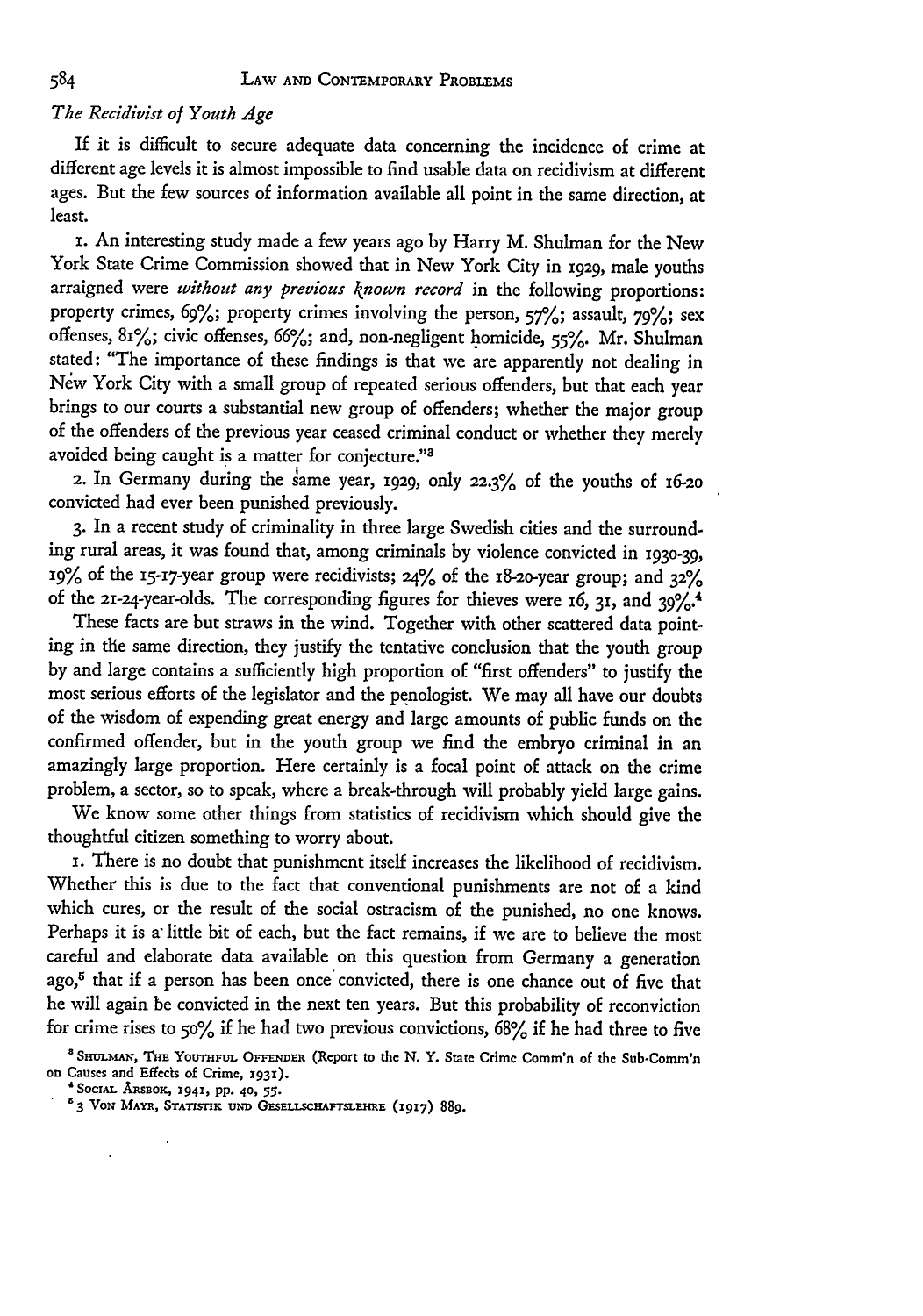previous convictions, while if he had six or more, his chance of escaping reconviction is only one out of seven.

2. An interesting official study<sup>6</sup> of English criminal statistics made recently showed that of those who in England and Wales were convicted as first offenders in 1932 of a fingerprintable offense, 21% were reconvicted within a five-year period thereafter. This study brought out a fact of great importance to students of youth crime. Of those who in 1932 were 16 or 17 years of age, **30%** were reconvicted, and of those who were i8-2o, **270/.** were reconvicted, while those who were over 40 years of age on conviction recidivated in only  $10\%$  of the cases. In other words, the younger the person was at first conviction the greater was the likelihood that he would again come into conflict with the law within a few years. This evidence again points to the inescapable conclusion that the best and most purposive penal aid correctional treatment must be designed for youthful offenders, since they present the greatest risks.

**3.** Finally, the type of crime is definitely related to recidivism. **A** person who commits a property crime is more likely to relapse than one who commits an offense against the person. The British data just referred to indicate that the sex offender is the best risk and the burglar the poorest.<sup>7</sup> Since the youth offender is so frequently a property offender, he figures prominently among the recidivists, but whether it is his youth or the character of **the** crime which is responsible is perhaps difficult to say. It may well be that the economic motive which has such a strong relationship to property crimes is more powerful in the youthful groups.

### *Youth and the War*

The great concern which is felt with regard to the course of delinquency and crime during and after the war is reflected daily in the press, in committee reports, and in the proceedings of national associations. This is not the place for a discussion of this question except in one of its aspects. What is likely to be the effect of the war on the criminality of youth? While so far there is little real evidence available for the United States it may not be amiss to point to the lessons of the last war and to some of the experiences of England since the beginning of the present conflict.

The best studies of the effect of the war of 1914-18 on criminality have come out of the countries of central Europe. The excellent works of Professors Liepmann and Exner, $8$  sponsored by the Carnegie Endowment, are now more than ever worth examining. While both of them found the same difficulties in locating data concerning the youth group (German and Austrian statistics are well supplied with information about child delinquents below 16 or 18 years of age, but not equally usable for the

<sup>&#</sup>x27;HOME **OFFICE** CRIMINAL STATISTICS OF **ENGLAND AND VALES, 1938,** pp. xx **ff.**

*<sup>7</sup>Ibid.*

<sup>&</sup>lt;sup>8</sup> LIEPMANN, KRIEG UND KRIMINALITÄT IN DEUTSCHLAND. (Stuttgart, 1930); EXNER, KRIEG UND **KRIMINALITXT IN** OESTERREICH (New Haven, 1927).

See also **MANNHEIM,** WAR **AND** CRIME (London, 1941). This recent study is largely based on the above reports and on British official statistics. Interesting material for the postwar period in England is available in Mannheim's **SOCIAL** ASPECTS OF CRIME **IN ENGLAND BETWEEN THE** WARs (London, 1940).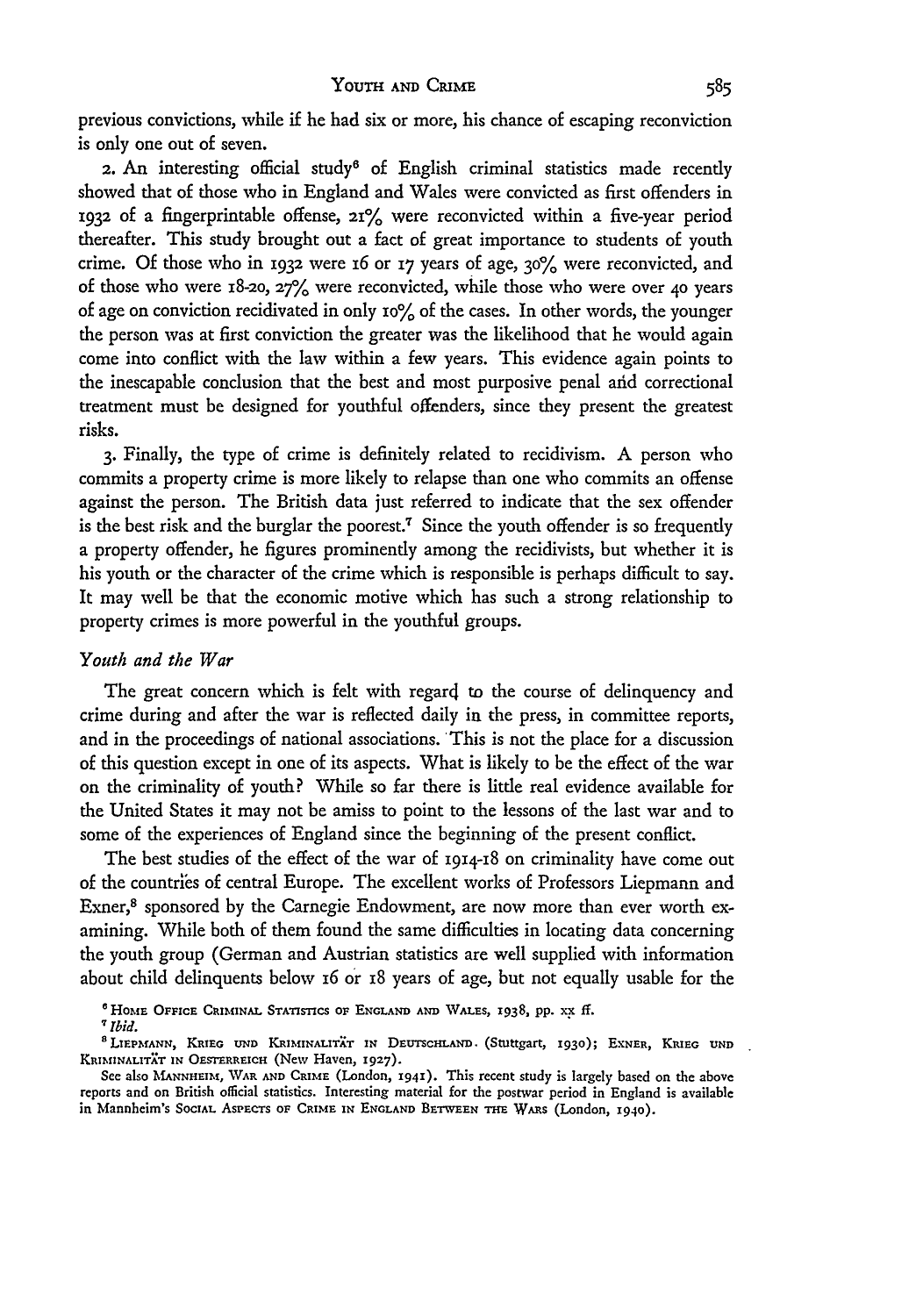i8 to 20 group) their conclusions regarding the criminality of the early and middle adolescent ages are still worth consideration in this connection.

In Germany delinquency of children **15-18** years of age showed a slight decline in the first year of war, followed by a rapid rise, which reached its peak in 1918 and in the terrible years of postwar reconstruction. The same phenomenon was noted in Austria. Crimes against property in the age group mentioned rose **57%** in Germany from **1913** to **1917.** The rise was greatest in the cities. In Vienna, the rise in thefts and frauds was very noticeable and much greater for the younger than for the older age classes in the child and youth bracket. As a matter of fact, in both countries there was a noticeable decline in offenses other than property crimes, except for the fact that serious crimes against the person showed abnormal increase among children until the armistice. Truancy became increasingly common, but sex delinquency among girls declined.

The reasons assigned to the general rise in juvenile delinquency were many and are familiar to all sociologists and child welfare workers. Lack of adult workers drove children into industry-child laborers in Germany under 16 years of .age increased **20%** for boys and **13%** for girls during the war period-their wages rose, the apprenticeship periods were shortened to a vanishing point, the responsibilities of caring for a family were often placed on youthful shoulders. The absence of the father in the army and of the mother in industrial work meant less adequate supervision. Family conflicts and the emotional tensions of the war coupled with the above factors stimulated increased alcohol consumption, induced sexual aberrations and acts of violence. Delinquency phenomena appeared more and more frequently in psychologically normal children. And when the war was over the returning workers drove the children into the ranks of the unemployed.

In England the first year of the present war noted a rise in juvenile delinquency, greatest in the lowest age groups and relatively modest in the highest ones. "At the end of the first year of war, the English Board of Education reported that the number of children under fourteen convicted of offenses was **41** per cent higher than in the previous year; the increase in the age span 14-17 was 22 per cent."<sup>9</sup> The increase in the 18-2o-year group was **5%.10 ". . .** In general, it was noted," states Mrs. Glueck, "that it was in burglary, looting and thieving that the increase largely expressed itself. **...**It is of importance to note that in the first few months of the war the number of offenders fell below pre-war figures." The British experience points, however, to the fact that the highest rise was among mentally defective children, while those of normal or borderline mentality showed a decline in delinquency in **1940-41** as compared with 1939-40, $11$  a finding which apparently was not matched by continental experience during the previous great war.

The United States has not as yet been in the war long enough to permit anything but very tentative observations. Recently, the Children's Court of New York an-

<sup>&</sup>lt;sup>9</sup> E. T. Glueck, *Wartime Delinquency* (July-Aug., 1942) 33 J. OF CRIM. L. AND CRIMINOL., 119, 128<br><sup>10</sup> Esien, *Delinquency and Crime in Wartime (July-Aug., 1942) 22 id., 126, 128.* 

x **E.** T. Glueck, supra note **9,** at **122.**